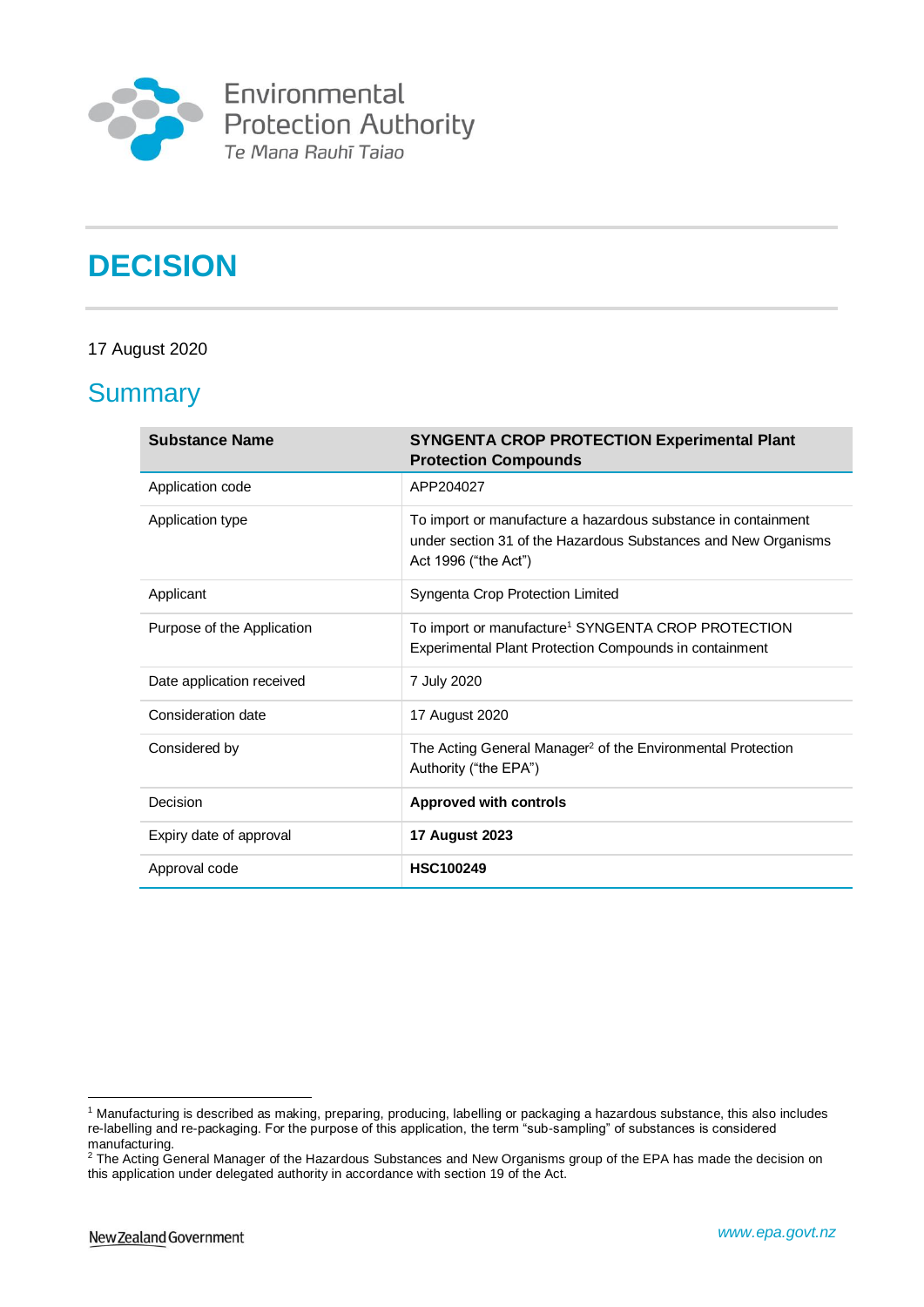# 1. Background

- 1.1. Syngenta Crop Protection Limited ('the applicant") sought approval under section 32 of the Act to import 18 hazardous substances ("the substances") in containment.
- 1.2. These substances are agricultural chemicals that include fungicides. These substances contain active ingredients that are new to New Zealand and existing active ingredients that are present in currently approved substances in New Zealand.
- 1.3. The applicant intends to use the substances in small-scale field trials in order to evaluate the efficacy, crop safety and residue profiles of the substances.

### 2. Process

**Application receipt**

2.1. The application was formally received on 7 July 2020 under section 31 of the Act.

**Information available for consideration**

- 2.2. The information available for the consideration includes the:
	- application form
	- confidential appendices to the application, including information on the substances
	- EPA staff advice memorandum.
- 2.3. The available information is sufficient to assess the application.

# 3. Hazardous properties

- 3.1. The applicant submitted information on the hazards of the substances for which approval is sought. It is noted that these are experimental substances, and as such there is insufficient information available for the hazard classifications of the substances to be determined.
- 3.2. Based on the available information, these substances may cause adverse effects to human health and the environment. The potential adverse effects are expected to be similar to other plant protection substances that are already approved under the Act for import or manufacture with controls.

### 4. Assessment of risks

- 4.1. The applicant has proposed a containment system and information on how they intend to address the risks from the following:
	- To limit the likelihood of escape of any contained hazardous substances or contamination of the facility by hazardous substances
	- To exclude organisms from a facility or to control organisms within a facility
	- To exclude unauthorised people from a facility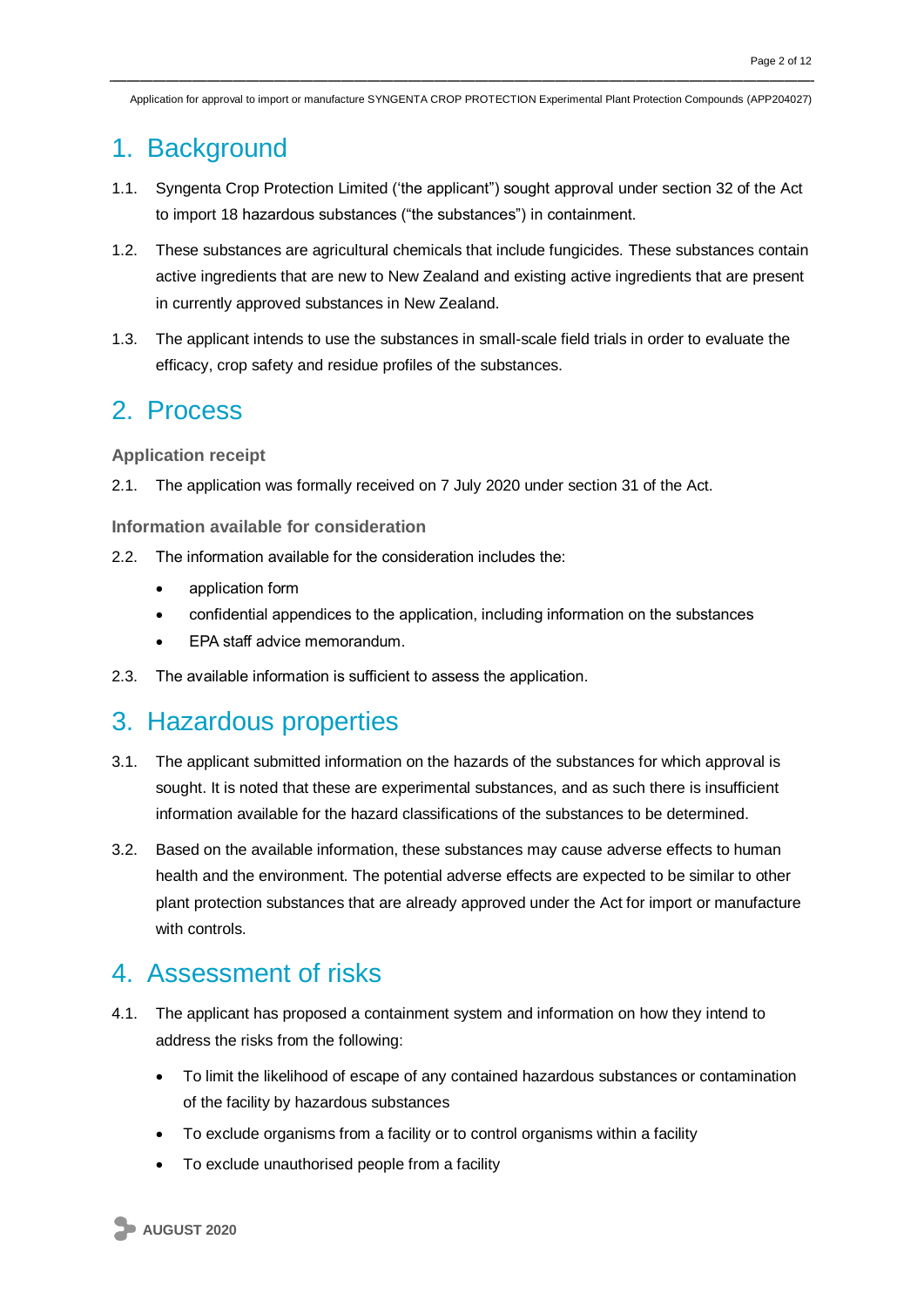- To prevent unintended release of the substance by experimenters working with a substance
- To control the effects of an accidental release of the substance
- Inspection and monitoring requirements of the containment facility
- 4.2. The EPA considered the applicant's assessment and determined that the substances may pose risks such as, but not limited to, those detailed below.

**Risks to human health and the environment**

- 4.3. The substances may cause adverse effects to human health and the environment if people or non-target organisms are exposed to the substances.
- 4.4. The substances could potentially contaminate waterways, groundwater, soil or neighbouring properties. These potential exposures could result from an incident during importation, storage, transport, application, or disposal of the substances. The risk of an incident occurring with the proposed controls in place is considered negligible.
- 4.5. The likely route for human exposure is through oral or dermal contact while handling the substances. However, it is unlikely that people using the substances will be exposed in this way provided that risk mitigation measures are in place. These measures include the use of personal protective equipment (PPE), and qualification requirements for people preparing and handling the substances.
- 4.6. There is also a risk that members of the public may be exposed to the substances. This is mitigated by controls that limit access to the field trial sites to authorised personnel only. Field trials are limited to sites that do not include land or facilities that the public can legally access without permission. The manufacturing site is a secure site with measures in place to prevent access from unauthorised people.
- 4.7. Non-target animals foraging within the field trial site may be exposed to the substances either via contact with or consumption of treated produce or vegetation. This is mitigated by a control that specifies that trial sites that are at risk of entry by grazing animals must be secured by stock-proof fencing. The approval holder is also required to ensure that non-target species are not adversely affected by the use of the substances.
- 4.8. With the controls in Appendix A and restrictions under other relevant legislation, the risks to human health and the environment posed by the importation or manufacture of the substances (in containment) are negligible.
- 4.9. There are also requirements under the Health and Safety at Work Act 2015 and associated regulations. Note: the Health and Safety at Work Requirements are not set under this approval but apply in their own right.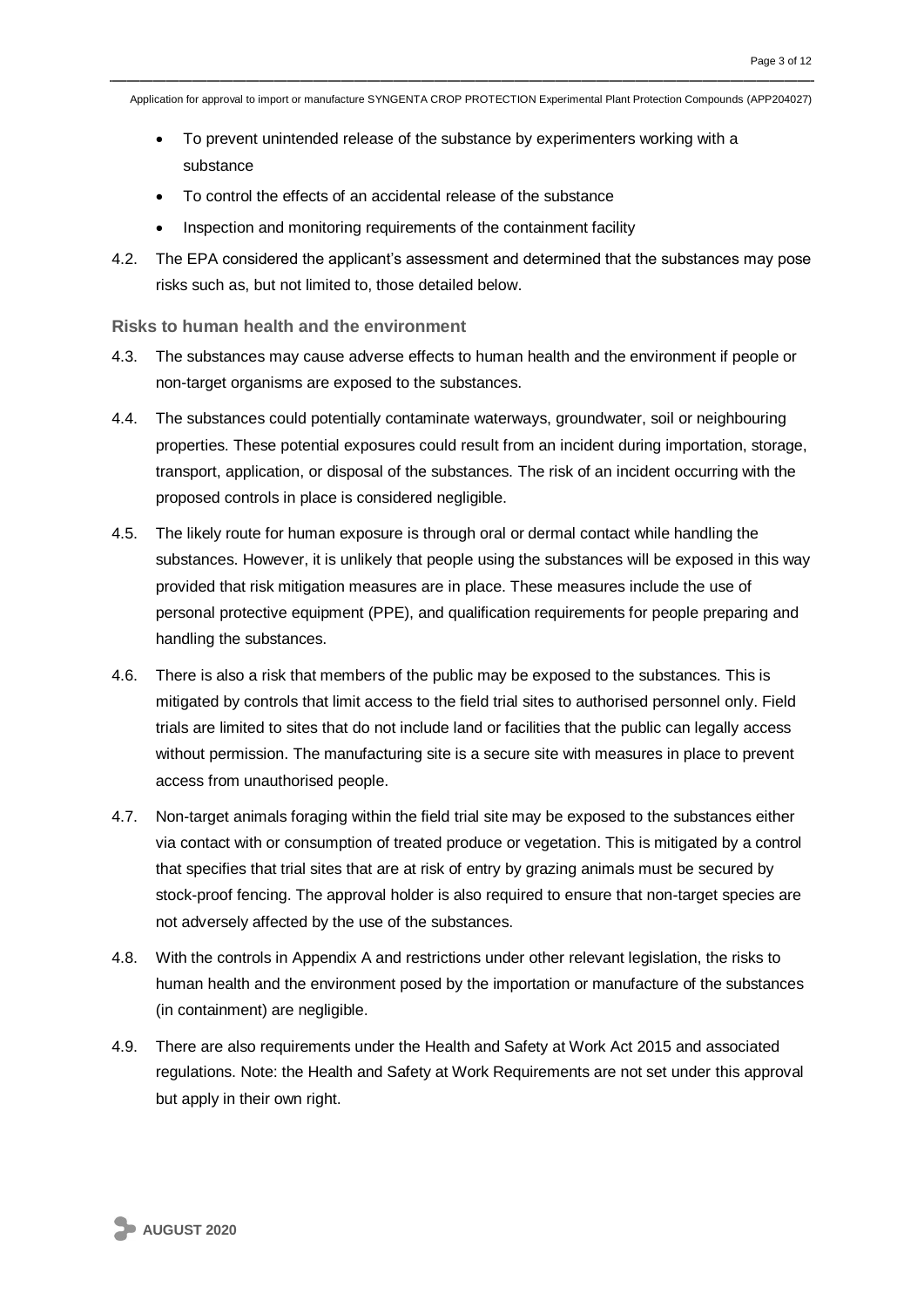**Risks to the relationship of Māori to the environment**

- 4.10. The potential effects of the substances on the relationship of Māori to the environment have been assessed in accordance with sections 5(b), 6(d) and 8 of the Act. Under these sections all persons exercising functions, powers and duties under this Act shall recognise and provide for the maintenance and enhancement of people and communities to provide for their cultural wellbeing, and; take into account the relationship of Māori and their culture and traditions with their ancestral lands, water, taonga and the principles of the Treaty of Waitangi (Te Tiriti o Waitangi).
- 4.11. It is unlikely that the importation or manufacture of the substances in containment will impact on Māori culture or traditional relationships with the environment.
- 4.12. If the substances are managed in accordance with the controls in Appendix A, it would be likely to be consistent with the principles of the Treaty of Waitangi, particularly the principle of active protection.

**Assessment of risks to society, the community and the market economy**

4.13. No risks to society, communities or the market economy were identified from importing or manufacturing the substances in containment.

**New Zealand's international obligations**

4.14. None of New Zealand's international obligations were identified as being impacted by importing or manufacturing the substances in containment.

### 5. Assessment of containment

**Purpose of the approval**

- 5.1. Under section 32 of the Act, a containment approval may only be granted if the application is for one of the purposes specified in section 30 of the Act.
- 5.2. The applicant notes that the purpose of this application is to conduct research and development on the substances, in accordance with section 30(b) and section 30(ba) of the Act. The application is therefore eligible for consideration under section 32 of the Act.

**Adequacy of containment** 

- 5.3. Section 32(1) of the Act requires that the substances can be adequately contained. The potential for the substances to escape from containment was assessed by taking into account the containment system proposed by the applicant and the potential pathways for release of the substances.
- 5.4. Section 32(2) of the Act specifies that a containment approval for a hazardous substance must include controls for each of the applicable matters specified in Schedule 3. The approval may also include controls that provide for any other matters in order to give effect to the purpose of the Act.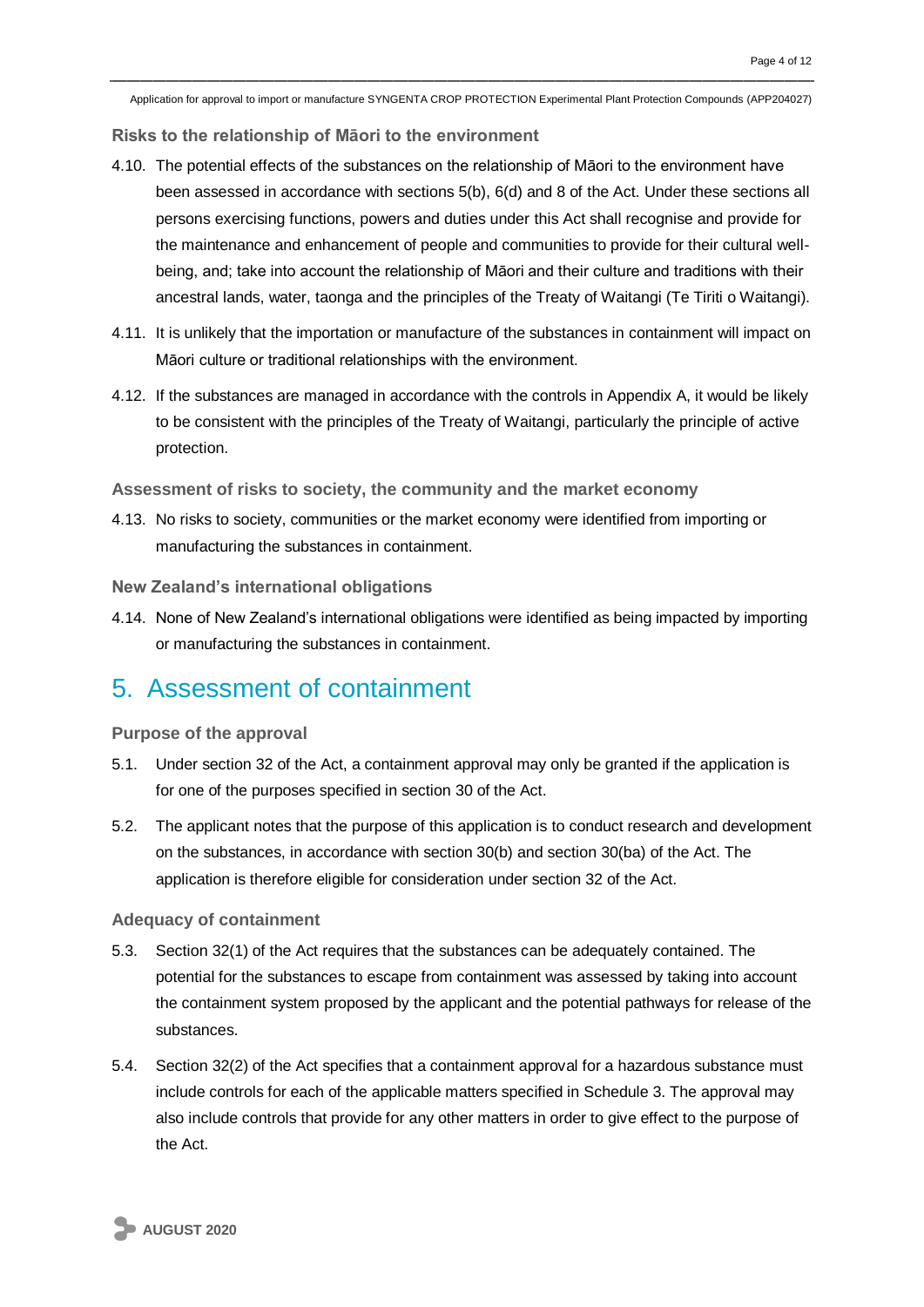- 5.5. Applying the Schedule 3 requirements and using the information provided by the applicant, a set of controls was developed to ensure adequate containment of the substances.
- 5.6. The applicant was provided with the proposed controls and given an opportunity to comment. The applicant suggested that control 7 and 13 should also reference the importation of the substances as the applicant intends to import the final formulations ready for use in the field. This comment was acknowledged and the EPA referenced the importation of the substances in control 7 and 13 and the sub-sampling of the substances in control 13, as this wording is more applicable to the applicant's proposed use of the substances. Therefore, control 7 and 13 were modified as suggested by the applicant. No other concerns with the controls were raised.
- 5.7. Having considered all the applicable matters, the EPA has determined that the substances can be imported or manufactured in containment, provided that the controls in Appendix A are complied with.

### 6. Decision

- 6.1. Pursuant to section 32 of the Act, I have considered this application for an approval to import or manufacture SYNGENTA CROP PROTECTION Experimental Plant Protection Compounds in containment. I have applied the relevant sections of the Act and clauses of the Hazardous Substances and New Organisms (Methodology) Order 1998.
- 6.2. I am satisfied that SYNGENTA CROP PROTECTION Experimental Plant Protection Compounds can be adequately contained with the controls in Appendix A.
- 6.3. Therefore, the application to import or manufacture SYNGENTA CROP PROTECTION Experimental Plant Protection Compounds in containment is granted until **17 August 2023**.

**Dr Clark Ehlers Date: 17 August 2020**

Acting General Manager, HSNO, EPA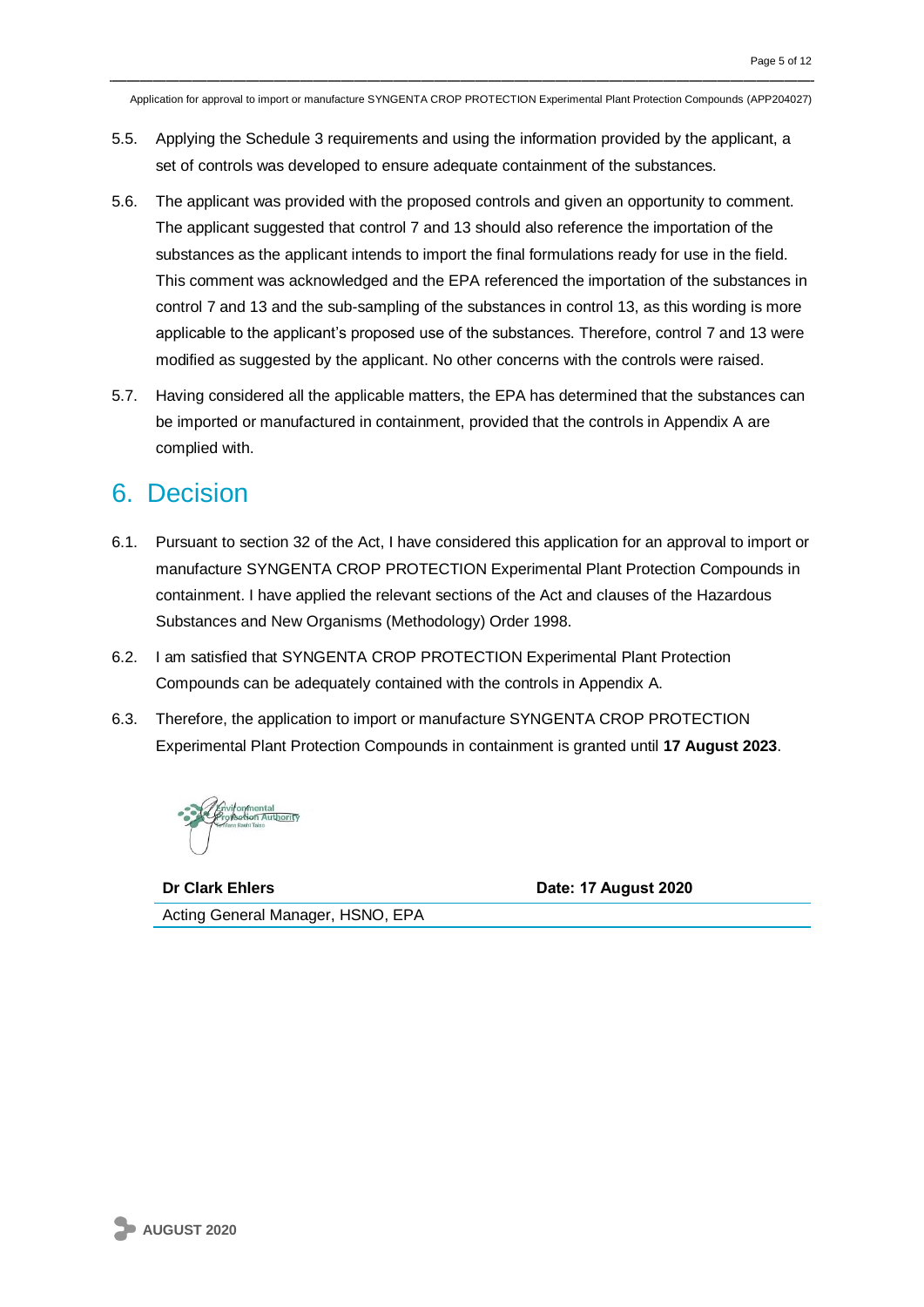# Appendix A: Controls applying to the importation or manufacture of SYNGENTA CROP PROTECTION Experimental Plant Protection Compounds

#### **General**

- 1. In these controls, "approval holder" refers to Syngenta Crop Protection Limited.
- 2. In these controls, "substances" refers to, and is limited only to, SYNGENTA CROP PROTECTION Experimental Plant Protection Compounds.
- 3. SYNGENTA CROP PROTECTION Experimental Plant Protection Compounds consists of 18 formulations declared with application APP204027. These substances are summarised in confidential Appendix B.

#### **Accountability**

4. The approval holder must ensure compliance with all the controls in this approval.

#### **Requirement for containment**

5. The substances must be in containment at all stages of their life cycle in New Zealand.

#### **Limitations**

- 6. This approval expires on **17 August 2023**.
- 7. The approval holder must ensure that the nature of the field trials, import and manufacture of the substances are in accordance with the activities proposed in application APP204027, unless otherwise specified by the controls on this approval.
- 8. Over the term of this approval, the approval holder may import or manufacture up to 60 kilograms or 60 litres of each substance covered under this approval.

#### **General requirements**

- 9. The substances must be correctly packaged. The substances are correctly packaged if they are packed in accordance with the Hazardous Substances (Packaging) Notice 2017 and their packaging complies with the same Notice.
- 10. The substances must be correctly labelled. The substances are correctly labelled if they are packed in a container that is labelled in accordance with the Hazardous Substances (Labelling) Notice 2017. The label must include the name and New Zealand contact details for Syngenta Crop Protection Limited, including a 24-hour emergency contact phone number.
- 11. A safety data sheet (SDS) must accompany the substances at all stages of their life cycles in New Zealand. The SDS must comply with the relevant requirements of the Hazardous Substances (Safety Data Sheets) Notice 2017.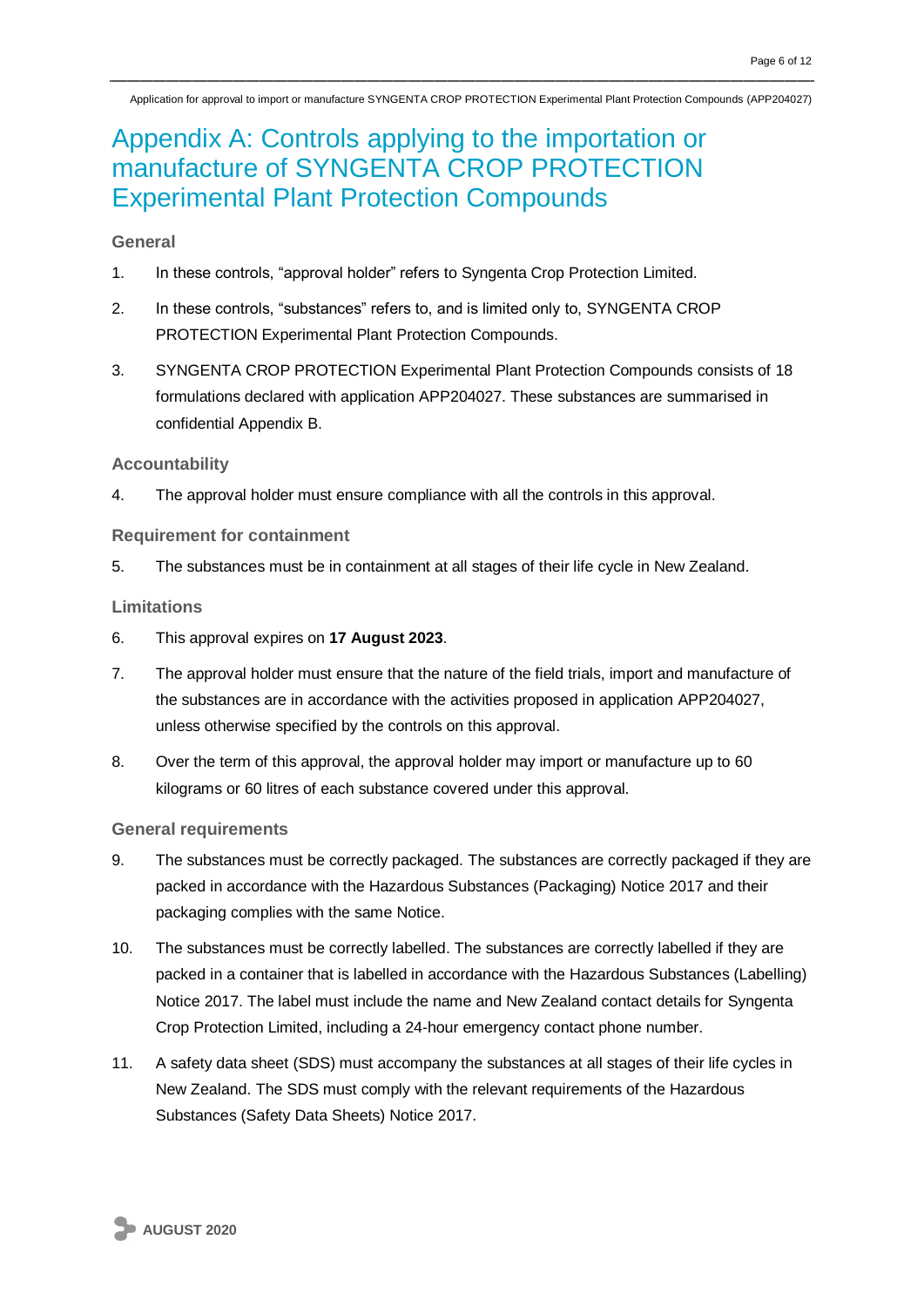#### **Workplace site and storage requirements**

12. Clauses 39 to 42 of the Hazardous Substances (Hazardous Property Controls) Notice 2017 apply to this approval, as if the substances were class 9.1A.

#### **Containment facility**

- 13. The approval holder must only import to and sub-sample the substances at the facility described by the approval holder in the application. This facility is described as the "containment facility".
- 14. Unauthorised persons must be excluded from the containment facility.
- 15. The containment facility must, as far as is reasonably practical, be managed so as to exclude unwanted organisms.

#### **Field trial sites**

- 16. Each field trial of a substance must be undertaken in containment within an area specifically designated as a 'field trial site'. This site may be all or part of a property or facility.
- 17. The field trial sites must include:
	- a. all preparation, storage and operational areas related to the study
	- b. all necessary buffer zones
	- c. any area used for cleaning equipment or disposing of rinse water
	- d. any area on which any excess mixture of the substances are applied.
- 18. The field trial sites must only be land or facilities that the public cannot legally access without permission of the owner or legal occupier.
- 19. Unauthorised people must be excluded from the field trial sites.
- 20. Signs must be displayed at every vehicular and pedestrian entrance to the field trial sites for the duration of the trials. The signs must state :
	- a. that the site is subject to the trial of a hazardous substance
	- b. the general type of hazards of each substance that is being trialled
	- c. the immediate response action to be taken in an emergency
	- d. that unauthorised access to the site is not permitted
	- e. a 24-hour emergency contact phone number
- 21. The management of the signs referred to in Control 20 must be compliant with regulation 2.5(2) of the Health and Safety at Work (Hazardous Substances) Regulations 2017, as if references to regulation 2.6 in those regulations were references to Control 20 of this approval.
- 22. Field trial sites that are at risk of entry by grazing animals must be secured by stock-proof fencing to exclude grazing animals for the duration of the trial.

**Use**

23. The substances must only be used in a workplace.

**AUGUST 2020**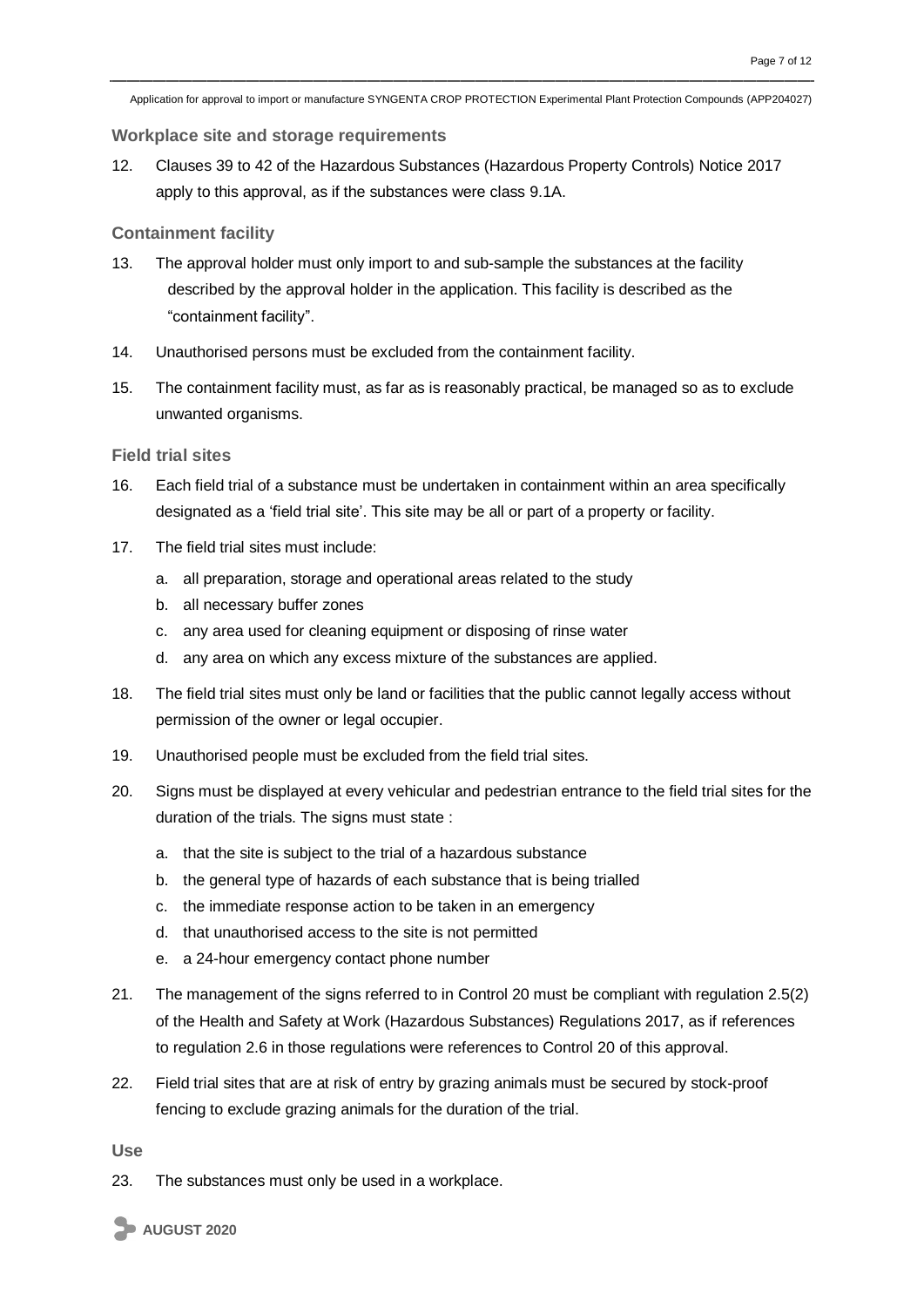- 24. The substances must only be applied using ground-based methods.
- 25. The substances must not be applied directly to, or enter into water or a waterway.
- 26. The substances must not be used outdoors as bait, or part of a bait, to target vertebrate species.
- 27. Any crop or produce to which the substances are applied must not be used for food by people or animals, unless that use is specifically permitted by the Agricultural Compounds and Veterinary Medicines group of the Ministry for Primary Industries.
- 28. The use of the substances must be compliant with clause 46 of the Hazardous Substances (Hazardous Property Controls) Notice 2017, as if the substances were class 9 pesticides.
- 29. The use of the substances must be compliant with clause 47 of the Hazardous Substances (Hazardous Property Controls) Notice 2017, as if the substances were class 9 pesticides.
- 30. The field trials must not result in exposure of any of the substances to a place in which people or organisms may be significantly adversely affected by the substances.
- 31. All reasonable steps must be taken to ensure that non-target species are not adversely affected by the use of the substances.
- 32. The use of the substances as a seed treatment must be compliant with clause 54 of the Hazardous Substances (Hazardous Property Controls) Notice 2017, as if the substances were class 9.3 pesticides.
- 33. The use of the substances in a granular form must be compliant with clause 55 of the Hazardous Substances (Hazardous Property Controls) Notice 2017, as if the substances were class 9.3 pesticides.
- 34. The use of the substances must be compliant with clause 58 of the Hazardous Substances (Hazardous Property Controls) Notice 2017, as if the substances were class 9.4 pesticides.
- 35. Any person that handles the substances must use personal protective clothing or equipment that is designed, constructed, and operated to ensure that the person:
	- a. does not come in contact with the substances
	- b. is not exposed to a concentration of the substances that may cause an adverse effect to the person.

#### **Storage**

36. The substances must be held in a locked container when not in use.

#### **Transport**

1

37. No person may transport the substances on a passenger service vehicle<sup>3</sup>.

<sup>&</sup>lt;sup>3</sup> As defined in section 2(1) of the Land Transport Act 1998.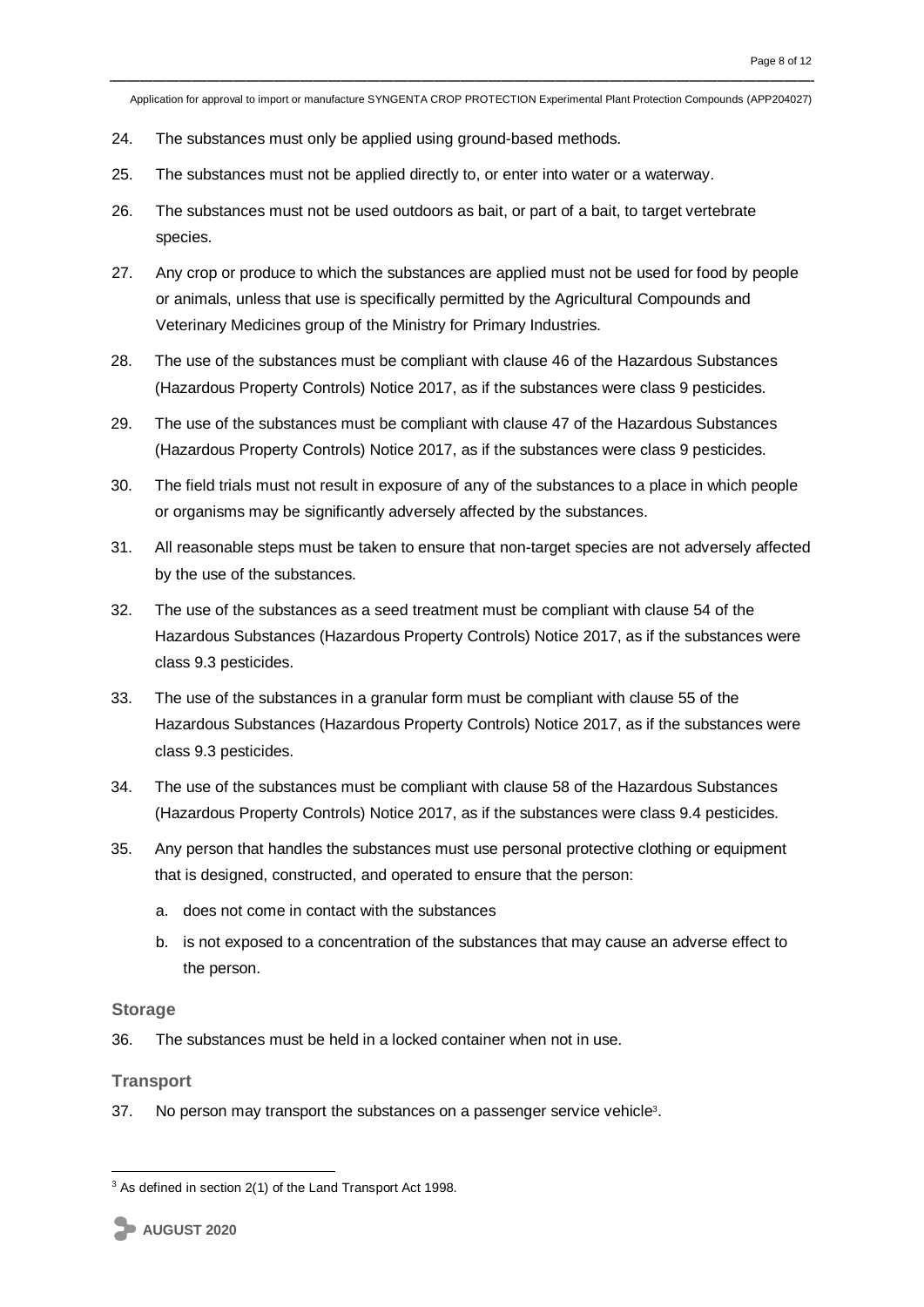**Disposal**

- 38. The disposal of the substances must be in compliance with the Hazardous Substances (Disposal) Notice 2017.
- 39. Any equipment used to prepare or apply the substances must be cleaned after use, and the rinsate either sprayed within the field trial site or disposed of in compliance with the Hazardous Substances (Disposal) Notice 2017.
- 40. Any crop or produce to which the substances are applied, and is not permitted to be used as food by Control 27, must be disposed of by mulching, ploughing-in, composting or burial at the field trial site or by disposal at an approved landfill.
- 41. At the expiry of this approval, the substances must:
	- a. have been used up, or
	- b. have been disposed of, or
	- c. be contained in a laboratory compliant with Part 18 of the Health and Safety at Work (Hazardous Substances) Regulations 2017, or
	- d. be covered under a new approval, or
	- e. be exported back to the manufacturer.

#### **Personnel qualifications**

- 42. The qualification for a person that mixes, loads, or otherwise handles the substances in preparation for application must be compliant with the relevant qualification requirements in clauses 60, 63 and 64 of the Hazardous Substances (Hazardous Property Controls) Notice 2017 as if the substances were class 9.1A, 9.2A, 9.3A, or 9.4A pesticides or plant growth regulators.
- 43. Any person entering the field trial site must have received sufficient instruction on the containment regime to enable the person to meet their responsibilities under this approval.

#### **Record keeping and notification**

- 44. Written records must be kept of the amount of each substance imported or manufactured under this approval.
- 45. Written records must be kept for each time the substances are trialled. These records must include the information specified in clause 48(3) of the Hazardous Substances (Hazardous Property Controls) Notice 2017.
- 46. All records kept under this approval must be held by the approval holder for not less than three (3) years after the date on which this approval expires.
- 47. The approval holder must provide any records kept under this approval to the EPA or WorkSafe New Zealand within five (5) working days of the approval holder receiving a written request from the EPA or WorkSafe New Zealand.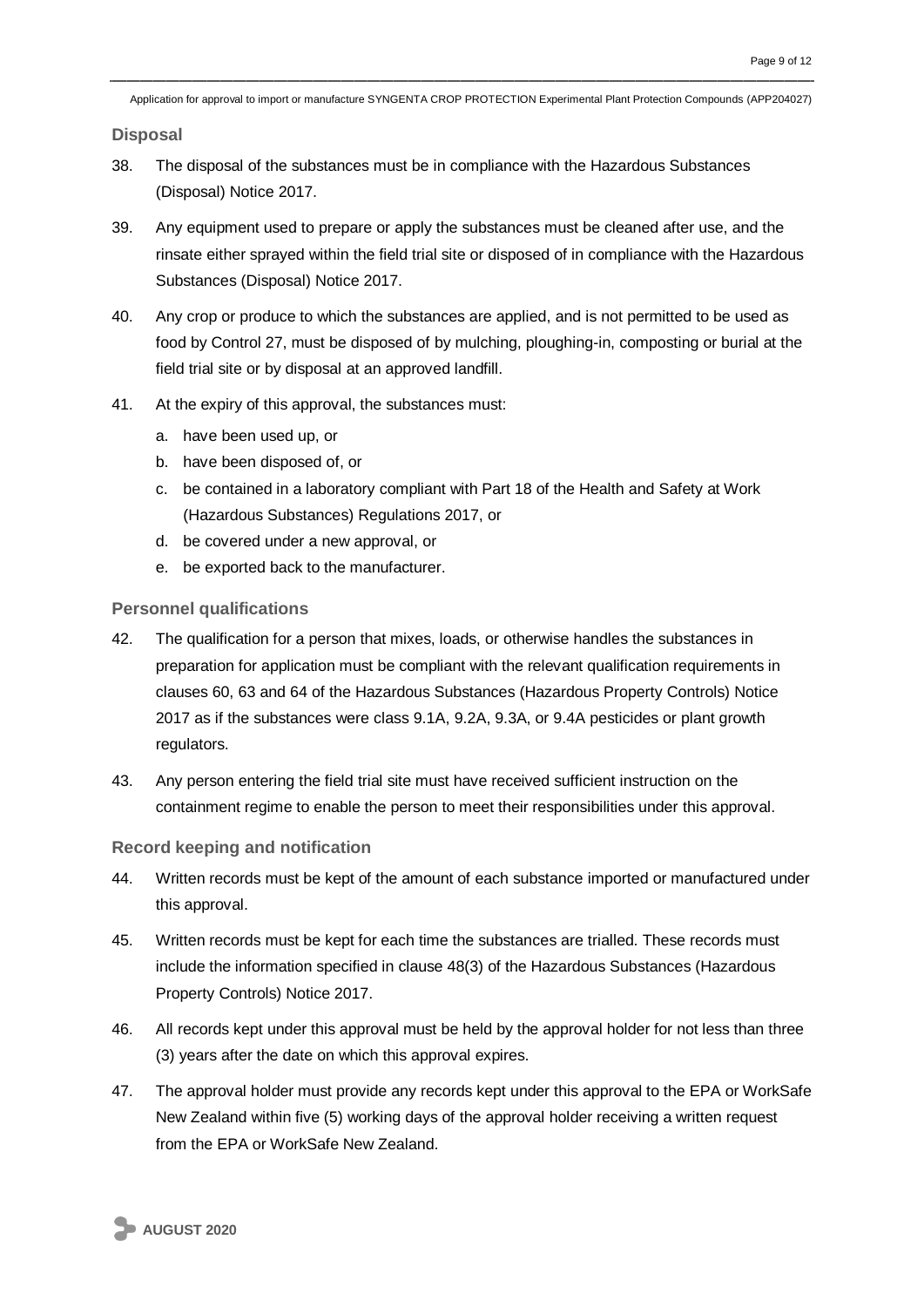- 48. The approval holder must keep a record of the substance that is imported or manufactured under this approval. The record must include:
	- a. the unequivocal identification of the substance;
	- b. the approval number for this containment (**HSC100249**);
	- c. the composition of the substance;
	- d. the dates of substance import or manufacture; and
	- e. the total quantity of the substance imported or manufactured.
- 49. The approval holder must notify the EPA in writing before the start of any field trial under this approval. The notification must include:
	- a. the application number: APP204027
	- b. the HSNO approval number **HSC100249**
	- c. the name and contact information for the person responsible for the trial
	- d. the physical address of the field trial location
	- e. the area of land or property that is designated as the field trial site
	- f. the date on which the trial will commence and the expected duration of the trial, and
	- g. the name (as given with APP204027) and total quantity of each substance that will be applied.

#### **Emergency management**

- 50. Any spillage of the substance must be contained, prevented from entering into any waterway, and absorbed with an appropriate material. This material must then be disposed of in compliance with the Hazardous Substances (Disposal) Notice 2017.
- 51. Any facility that contains the substances must be able to be readily decontaminated in the event of a spill.

#### **Breach of containment**

- 52. If any of the substances are applied other than in the intended application area, or are lost or spilt, the approval holder must report the nature and quantity of the substances within 24 hours of this incident to the EPA and the Regional Council or councils in whose area the incident occurred.
- 53. If for any reason a breach of containment occurs, other than those specified in Control 52, the approval holder must report the nature of the incident to the EPA within 24 hours of the incident occurring.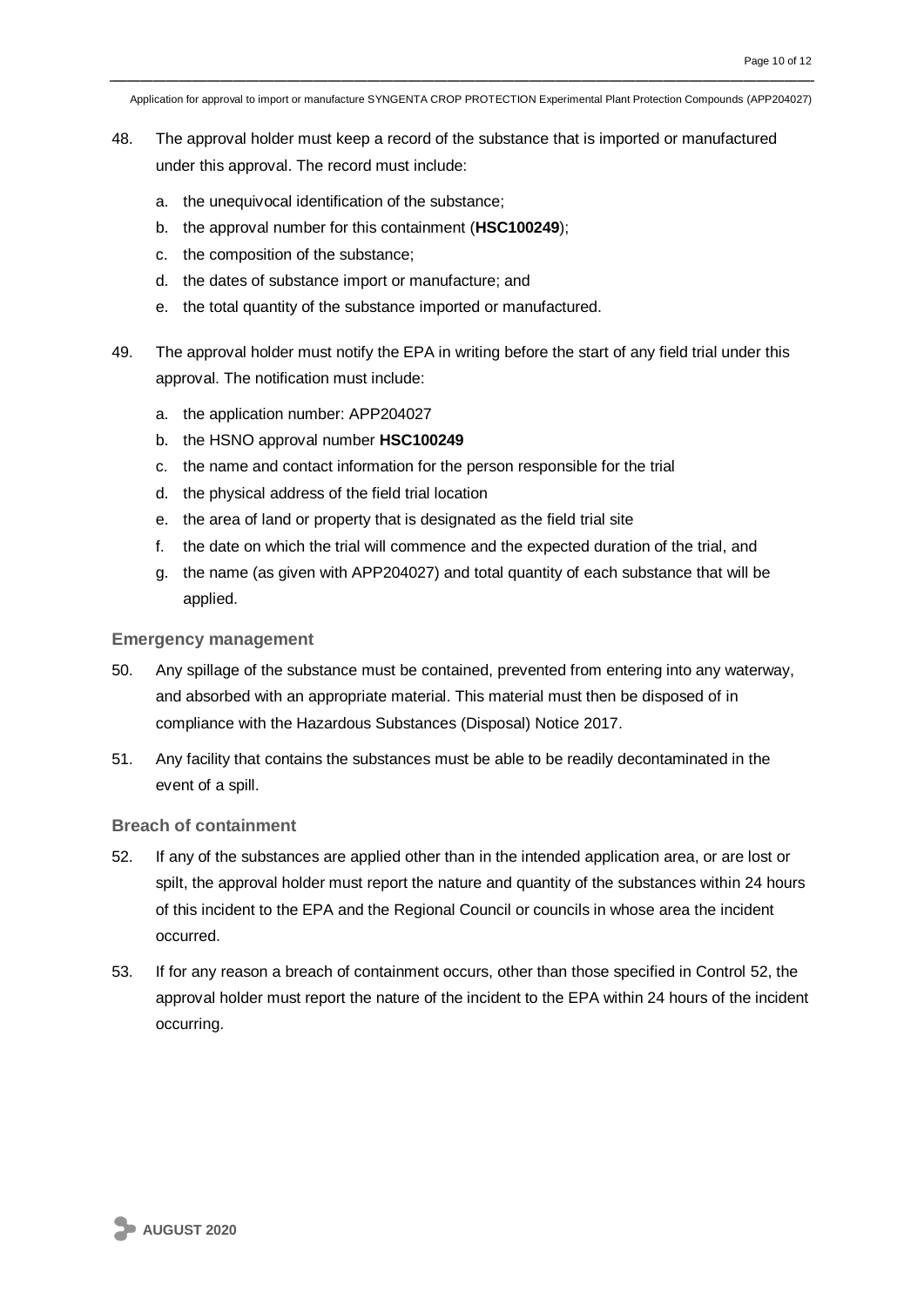#### **Interpretation**

54. Unless defined below, terms used in the controls have the same meaning as defined in the Act or Notices made under the Act.

| <b>Term</b>                         | <b>Definition</b>                                                                                                                                                           |
|-------------------------------------|-----------------------------------------------------------------------------------------------------------------------------------------------------------------------------|
| Ground-based application<br>methods | These methods include, but are not limited to, application by ground-boom,<br>airblast or knapsack, and do not include aerial application methods.                          |
| waterway                            | Includes every river, stream, passage, and channel on or under the ground,<br>whether natural or not, through which water flows, whether continuously or<br>intermittently. |